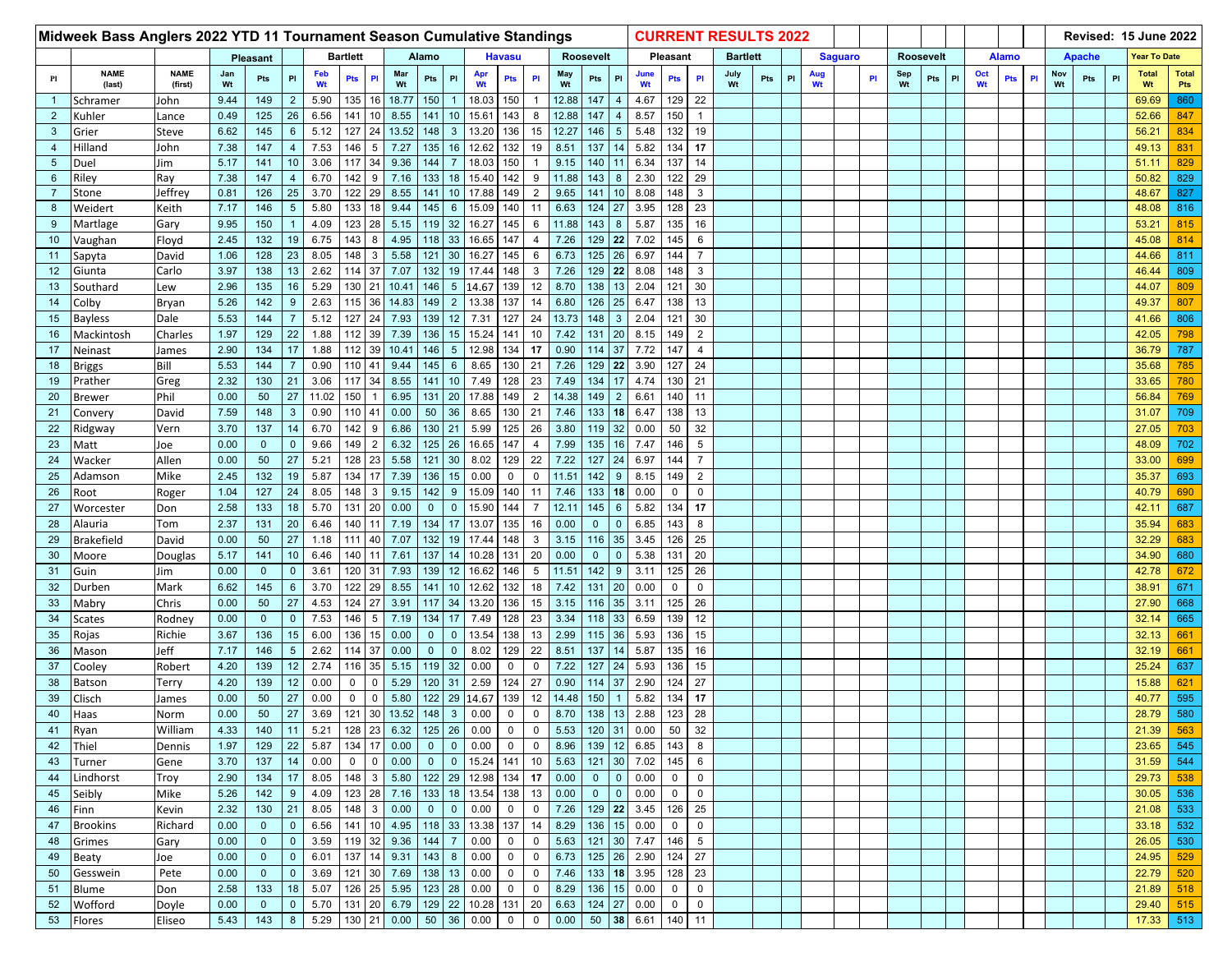| Midweek Bass Anglers 2022 YTD 11 Tournament Season Cumulative Standings |                       |                        |              |                             |                             |                 |                    |                            |                  |                             |                              |                                   |                  | <b>CURRENT RESULTS 2022</b> |               |                     |                                |              |                                |                              |            |     |   |                |  |                  |           |     |    |              | Revised: 15 June 2022 |    |               |     |              |                    |                     |
|-------------------------------------------------------------------------|-----------------------|------------------------|--------------|-----------------------------|-----------------------------|-----------------|--------------------|----------------------------|------------------|-----------------------------|------------------------------|-----------------------------------|------------------|-----------------------------|---------------|---------------------|--------------------------------|--------------|--------------------------------|------------------------------|------------|-----|---|----------------|--|------------------|-----------|-----|----|--------------|-----------------------|----|---------------|-----|--------------|--------------------|---------------------|
|                                                                         |                       | Pleasant               |              |                             |                             | <b>Bartlett</b> |                    |                            | Alamo            |                             |                              | <b>Havasu</b><br><b>Roosevelt</b> |                  |                             |               |                     |                                | Pleasant     |                                | <b>Bartlett</b>              |            |     |   | <b>Saguaro</b> |  | <b>Roosevelt</b> |           |     |    | <b>Alamo</b> |                       |    | <b>Apache</b> |     | Year To Date |                    |                     |
| Pl                                                                      | <b>NAME</b><br>(last) | <b>NAME</b><br>(first) | Jan<br>Wt    | Pts                         | PI                          | Feb<br>Wt       | <b>Pts</b>         | <b>PI</b>                  | Mar<br>Wt        | Pts                         | PI                           | Apr<br>Wt                         | <b>Pts</b>       | PI                          | May<br>Wt     | Pts                 | PI                             | June<br>Wt   | Pts                            | PI                           | July<br>Wt | Pts | P | Aug<br>Wt      |  | PI               | Sep<br>Wt | Pts | PI | Oct<br>Wt    | Pts                   | PI | Nov<br>Wt     | Pts | PI           | <b>Total</b><br>Wt | <b>Total</b><br>Pts |
| 54                                                                      | Robertson             | Terry                  | 1.04         | 127                         | 24                          | 6.01            | 137                |                            | 0.00             | $\mathbf 0$                 | $\mathbf{0}$                 | 0.00                              | $\mathbf 0$      | $\mathbf 0$                 | 3.80          | 119                 | 32                             | 4.67         | 129 22                         |                              |            |     |   |                |  |                  |           |     |    |              |                       |    |               |     |              | 15.52              | 512                 |
| 55                                                                      | Melcher               | Ernie                  | 0.00         | $\mathbf{0}$                | $\mathbf{0}$                | 4.53            | 124                | 27                         | 6.33             | 126                         | 25                           | 7.31                              | 127              | 24                          | 7.99          | 135                 | 16                             | 0.00         | $\mathsf{O}$                   | $\mathbf 0$                  |            |     |   |                |  |                  |           |     |    |              |                       |    |               |     |              | 26.16              | 512                 |
| 56                                                                      | Haney                 | Doug                   | 0.00         | $\mathbf 0$                 | $\mathbf 0$                 | 2.63            | 115                | 36                         | 5.95             | 123                         | 28                           | 15.61                             | 143              | 8                           | 3.19          | 117                 | 34                             | 0.00         | $\mathsf{O}$                   | $\mathbf 0$                  |            |     |   |                |  |                  |           |     |    |              |                       |    |               |     |              | 27.38              | 498                 |
| 57                                                                      | Byrne                 | Shawn                  | 9.44         | 149                         | $\overline{2}$              | 0.00            | $\mathbf 0$        | $\Omega$                   | 14.83            | 149                         | $\overline{2}$               | 16.62                             | 146              | $\mathbf 5$                 | 0.00          | $\mathbf{0}$        | $\mathbf{0}$                   | 0.00         | 50                             | 32                           |            |     |   |                |  |                  |           |     |    |              |                       |    |               |     |              | 40.89              | 494                 |
| 58                                                                      | Howell                | Randy                  | 0.00         | 50                          | 27                          | 2.74            | 116                | 35                         | 6.49             | 127                         | 24                           | 0.00                              | $\mathbf 0$      | $\mathbf 0$                 | 0.00          | 50                  | 38                             | 5.82         | 134                            | 17                           |            |     |   |                |  |                  |           |     |    |              |                       |    |               |     |              | 15.05              | 477                 |
| 59                                                                      | Madrid                | Manny                  | 0.00         | $\mathbf{0}$                | $\mathbf{0}$                | 0.00            | $\mathbf 0$        | $\Omega$                   | 18.77            | 150                         |                              | 15.40                             | 142              | 9                           | 0.00          | 50                  | 38                             | 5.38         | 131                            | 20                           |            |     |   |                |  |                  |           |     |    |              |                       |    |               |     |              | 39.55              | 473                 |
| 60                                                                      | Pikul                 | Ron                    | 0.00         | $\mathbf{0}$                | $\mathbf{0}$                | 0.00            | $\mathbf 0$        | $\Omega$                   | 0.00             | 50                          | 36                           | 15.90                             | 144              |                             | 5.69          | 122                 | 29                             | 7.72         | 147                            | 4                            |            |     |   |                |  |                  |           |     |    |              |                       |    |               |     |              | 29.31              | 463                 |
| 61                                                                      | Denson                | Joe                    | 0.00         | 50                          | 27                          | 6.06            | 138                | 13                         | 6.95             | 131                         | 20                           | 0.00                              | $\mathbf 0$      | $\mathbf 0$                 | 0.00          | $\mathbf{0}$        | $\mathbf{0}$                   | 5.48         | 132                            | 19                           |            |     |   |                |  |                  |           |     |    |              |                       |    |               |     |              | 18.49              | 451                 |
| 62                                                                      | Hughes                | Jack                   | 0.00         | 50                          | 27                          | 0.00            | $\mathbf 0$        |                            | 0.00             | $\mathbf 0$                 | $\mathbf{0}$                 | 7.10                              | 126              | 25                          | 12.11         | 145                 | $6\phantom{.}6$                | 2.30         | 122                            | 29                           |            |     |   |                |  |                  |           |     |    |              |                       |    |               |     |              | 21.51              | 443                 |
| 63                                                                      | Wells                 | Steven                 | 0.00         | 50                          | 27                          | 6.46            | 140                |                            | 3.91             | 117                         | 34                           | 0.00                              | $\mathbf 0$      | $\mathbf 0$                 | 7.38          | 130                 | 21                             | 0.00         | 0                              | $\mathbf 0$                  |            |     |   |                |  |                  |           |     |    |              |                       |    |               |     |              | 17.75              | 437                 |
| 64                                                                      | Asmus                 | Gary                   | 0.00         | $\mathbf{0}$                | $\mathbf 0$                 | 0.00            | $\mathbf 0$        | $\Omega$                   | 9.31             | 143                         | 8                            | 12.98                             | 134              | 17                          | 12.27         | 146                 | $5\overline{)}$                | 0.00         | 0                              | $\mathbf 0$                  |            |     |   |                |  |                  |           |     |    |              |                       |    |               |     |              | 34.56              | 423                 |
| 65                                                                      | Teschler              | <b>Nick</b>            | 3.97         | 138                         | 13                          | 4.60            | 125                | 26                         | 0.00             | $\mathbf 0$                 | $\mathbf 0$                  | 0.00                              | 0                | $\mathbf 0$                 | 0.00          | $\mathbf{0}$        | $\mathbf{0}$                   | 6.75         | 142                            | 9                            |            |     |   |                |  |                  |           |     |    |              |                       |    |               |     |              | 15.32              | 405                 |
| 66                                                                      | Muecke                | Ken                    | 0.00         | $\overline{0}$              | $\mathbf 0$                 | 6.75            | 143                | 8                          | 7.27             | 135                         | 16                           | 0.00                              | $\mathbf 0$      | $\mathbf 0$                 | 0.00          | $\mathbf{0}$        | $\mathbf{0}$                   | 1.17         | 120 31                         |                              |            |     |   |                |  |                  |           |     |    |              |                       |    |               |     |              | 15.19              | 398                 |
| 67                                                                      | Medina                | Tony                   | 3.67         | 136                         | 15                          | 5.26            | 129                | 22                         | 6.86             | 130                         | 21                           | 0.00                              | $\mathbf 0$      | $\mathbf 0$                 | 0.00          | $\mathbf{0}$        | $\mathbf{0}$                   | 0.00         | 0                              | $\mathbf 0$                  |            |     |   |                |  |                  |           |     |    |              |                       |    |               |     |              | 15.79              | 395                 |
| 68                                                                      | Rubenstein            | Steve                  | 0.00         | $\mathbf{0}$                | $\mathbf 0$                 | 7.08            | 145                | 6                          | 6.02             | 124                         | 27                           | 5.99                              | 125              | 26                          | 0.00          | $\mathbf{0}$        | $\mathbf{0}$                   | 0.00         | $\mathbf{0}$                   | $\mathbf 0$                  |            |     |   |                |  |                  |           |     |    |              |                       |    |               |     |              | 19.09              | 394                 |
| 69                                                                      | Gray                  | Randy                  | 0.00         | $\mathbf{0}$                | $\mathbf 0$                 | 3.35            | 118                | 33                         | 6.02             | 124                         | 27                           | 0.00                              | $\mathbf 0$      | $\mathsf 0$                 | 13.73         | 148                 | $\mathbf{3}$                   | 0.00         | $\mathsf{O}$                   | $\mathbf 0$                  |            |     |   |                |  |                  |           |     |    |              |                       |    |               |     |              | 23.10              | 390                 |
| 70                                                                      | Murdock               | Charles                | 0.00         | $\mathbf{0}$                | $\mathbf{0}$                | 3.59            | 119                | 32                         | 7.61             | 137                         | 14                           | 0.00                              | 0                | $\mathbf 0$                 | 7.49          | 134                 | 17                             | 0.00         | 0                              | $\mathbf 0$                  |            |     |   |                |  |                  |           |     |    |              |                       |    |               |     |              | 18.69              | 390                 |
| 71                                                                      | Fraczek               | Sebastian              | 0.00         | $\mathbf{0}$                | $\mathbf{0}$                | 2.01            | 113                | 38                         | 6.79             | 129                         | 22                           | 0.00                              | $\mathbf 0$      | $\mathbf 0$                 | 0.00          | $\mathbf{0}$        | $\mathbf{0}$                   | 6.74         | 141                            | 10                           |            |     |   |                |  |                  |           |     |    |              |                       |    |               |     |              | 15.54              | 383                 |
| 72                                                                      | Wilbur                | Lewis                  | 0.49         | 125                         | 26                          | 5.76            | 132                | 19                         | 5.29             | 120                         | 31                           | 0.00                              | 0                | $\mathbf 0$                 | 0.00          | $\mathbf{0}$        | $\mathbf{0}$                   | 0.00         | 0                              | $\mathbf 0$                  |            |     |   |                |  |                  |           |     |    |              |                       |    |               |     |              | 11.54              | 377                 |
| 73                                                                      | Gal                   | Otto                   | 2.96         | 135                         | 16                          | 3.35            | 118                | 33                         | 0.00             | $\mathbf{0}$                | $\mathbf{0}$                 | 0.00                              | $\mathbf 0$      | $\mathbf 0$                 | 5.96          | 123                 | 28                             | 0.00         | $\mathbf 0$                    | $\mathbf 0$                  |            |     |   |                |  |                  |           |     |    |              |                       |    |               |     |              | 12.27              | 376                 |
| 74                                                                      | Thomas                | Howard                 | 0.00         | $\mathbf{0}$                | $\mathbf{0}$                | 0.00            | $\mathbf 0$        |                            | 6.33             | 126                         | 25                           | 7.10                              | 126              | 25                          | 0.00          | $\mathbf{0}$        | $\mathbf{0}$                   | 2.88         | 123                            | 28                           |            |     |   |                |  |                  |           |     |    |              |                       |    |               |     |              | 16.31              | 375                 |
| 75                                                                      | Castelluccio          | Anthony                | 0.00         | $\mathbf{0}$                | $\mathbf 0$                 | 1.18            | 111                | 40                         | 9.15             | 142                         | 9                            | 0.00                              | 0                | $\mathbf 0$                 | 5.53          | 120 31              |                                | 0.00         | $\mathbf 0$                    | $\mathbf 0$                  |            |     |   |                |  |                  |           |     |    |              |                       |    |               |     |              | 15.86              | 373                 |
| 76                                                                      | Johnstonbaugh         | Pat                    | 0.00         | $\mathbf{0}$                | $\mathbf 0$                 | 6.06            | 138                | 13                         | 3.79             | 116                         | 35                           | 0.00                              | $\mathbf 0$      | $\mathbf 0$                 | 2.99          | 115                 | 36                             | 0.00         | 0                              | $\mathbf 0$                  |            |     |   |                |  |                  |           |     |    |              |                       |    |               |     |              | 12.84              | 369                 |
| 77                                                                      | Smith                 | Tim                    | 1.06         | 128                         | 23                          | 2.01            | 113                | 38                         | 3.79             | 116                         | 35                           | 0.00                              | $\mathbf 0$      | 0                           | 0.00          | $\mathbf{0}$        | $\mathbf{0}$                   | 0.00         | 0                              | $\mathbf 0$                  |            |     |   |                |  |                  |           |     |    |              |                       |    |               |     |              | 6.86               | 357                 |
| 78                                                                      | Hand                  | Spencer                | 0.00         | $\Omega$                    | $\mathbf{0}$                | 6.00            | 136                | 15                         | 0.00             | $\mathbf{0}$                | $\mathbf{0}$                 | 0.00                              | 0                | $\mathbf 0$                 | 14.38         | 149                 | $\overline{2}$                 | 0.00         | 50                             | 32                           |            |     |   |                |  |                  |           |     |    |              |                       |    |               |     |              | 20.38              | 335                 |
| 79                                                                      | Savage                | Tom                    | 0.00         | 50                          | 27                          | 5.80            | 133                | 18                         | 0.00             | $\mathbf 0$                 | $\Omega$                     | 0.00                              | $\mathbf 0$      | $\mathbf 0$                 | 0.00          | $\mathbf{0}$        | $\mathbf{0}$                   | 8.57         | 150                            | $\overline{1}$               |            |     |   |                |  |                  |           |     |    |              |                       |    |               |     |              | 14.37              | 333                 |
| 80                                                                      | Gentner               | Todd                   | 0.00         | 50                          | 27                          | 6.99            | 144                |                            | 0.00             | $\mathbf{0}$                | $\mathbf 0$                  | 0.00                              | $\mathbf 0$      | $\mathbf 0$                 | 7.46          | 133 18              |                                | 0.00         | 0                              | $\mathbf 0$                  |            |     |   |                |  |                  |           |     |    |              |                       |    |               |     |              | 14.45              | 327                 |
| 81                                                                      | Tovar                 | Amaro                  | 0.00         | $\Omega$                    | $\mathbf 0$                 | 11.02           | 150                |                            | 0.00             | $\mathbf 0$                 | $\mathbf{0}$                 | 0.00                              | $\mathbf 0$      | $\mathbf 0$                 | 8.96          | 139                 | 12                             | 0.00         | $\mathbf 0$                    | $\mathbf 0$                  |            |     |   |                |  |                  |           |     |    |              |                       |    |               |     |              | 19.98              | 289                 |
| 82                                                                      | Jolley                | Bob                    | 0.00         | $\mathbf{0}$                | $\mathbf{0}$                | 6.99            | 144                |                            | 0.00             | $\mathbf{0}$                | $\mathbf{0}$                 | 0.00                              | $\mathbf 0$      | $\mathbf 0$                 | 11.95         | 144                 |                                | 0.00         | 0                              | $\mathbf 0$                  |            |     |   |                |  |                  |           |     |    |              |                       |    |               |     |              | 18.94              | 288                 |
| 83                                                                      | Bell                  | Clinton                | 0.00         | $\mathbf{0}$                | $\mathbf{0}$                | 0.00            | $\mathbf 0$        | $\Omega$                   | 11.22            | 147                         | $\overline{4}$               | 12.98                             | 134              | 17                          | 0.00          | $\mathbf{0}$        | $\mathbf{0}$                   | 0.00         | 0                              | $\mathbf 0$                  |            |     |   |                |  |                  |           |     |    |              |                       |    |               |     |              | 24.20              | 281                 |
| 84                                                                      | White                 | Larry                  | 0.00         | $\Omega$                    | $\mathbf{0}$                | 0.00            | $\mathbf 0$        | 0                          | 0.00             | $\mathbf{0}$                | $\mathbf 0$                  | 0.00                              | 0                | $\mathbf 0$                 | 9.65          | 141                 | 10                             | 6.59         | 139                            | 12                           |            |     |   |                |  |                  |           |     |    |              |                       |    |               |     |              | 16.24              | 280                 |
| 85                                                                      | Senft                 | Gary                   | 0.00         | $\mathbf{0}$                | $\mathbf 0$                 | 5.76            | 132                | 19                         | 0.00             | $\mathbf{0}$                | $\mathbf{0}$                 | 0.00                              | $\mathbf 0$      | $\mathbf 0$                 | 11.95         | 144                 |                                | 0.00         | $\mathbf 0$                    | $\mathbf 0$                  |            |     |   |                |  |                  |           |     |    |              |                       |    |               |     |              | 17.71              | 276                 |
| 86                                                                      | Bell                  | Andrew                 | 0.00         | $\Omega$                    | $\mathbf{0}$                | 0.00            | $\mathbf 0$        | $\Omega$                   | 7.69             | 138                         | 13                           | 13.07                             | 135              | 16                          | 0.00          | $\mathbf{0}$        | $\Omega$                       | 0.00         | 0                              | 0                            |            |     |   |                |  |                  |           |     |    |              |                       |    |               |     |              | 20.76              | 273                 |
| 87                                                                      | Bloxam                | Mike                   | 0.00         | $\mathbf{0}$                | $\mathbf{0}$                | 0.00            | $\mathbf 0$        | $\Omega$                   | 11.22            | 147                         | $\overline{4}$               | 0.00                              | $\mathbf 0$      | $\mathbf 0$                 | 6.80          | 126                 | 25                             | 0.00         | 0                              | $\mathbf 0$                  |            |     |   |                |  |                  |           |     |    |              |                       |    |               |     |              | 18.02              | 273                 |
| 88                                                                      | Jackson               | Robin                  | 0.00         | $\mathbf{0}$                | $\mathbf 0$                 | 7.08            | 145                | 6                          | 6.62             | 128                         | 23                           | 0.00                              | $\mathbf 0$      | $\mathbf 0$                 | 0.00          | $\mathbf{0}$        | $\mathbf{0}$                   | 0.00         | $\mathsf{O}$                   | $\mathbf 0$                  |            |     |   |                |  |                  |           |     |    |              |                       |    |               |     |              | 13.70              | 273                 |
| 89                                                                      | Stevens               | Donny                  | 7.59         | 148                         | 3                           | 0.00            | $\mathbf 0$        | $\Omega$                   | 0.00             | $\mathbf 0$                 | $\Omega$                     | 0.00                              | 0                | $\mathbf 0$                 | 0.00          | $\mathbf{0}$        | $\mathbf{0}$                   | 1.17         | 120                            | 31                           |            |     |   |                |  |                  |           |     |    |              |                       |    |               |     |              | 8.76               | 268                 |
| 90                                                                      | Dangelo               | Butch                  | 0.00         | $\overline{0}$              | $\mathbf 0$                 | 6.46            | 140                | -11                        | 6.62             | 128                         | 23                           | 0.00                              | $\mathbf 0$      | $\mathbf 0$                 | 0.00          | $\mathbf{0}$        | $\mathbf{0}$                   | 0.00         | 0                              | $\mathbf 0$                  |            |     |   |                |  |                  |           |     |    |              |                       |    |               |     |              | 13.08              | 268                 |
| 91                                                                      | Volpe                 | Gary                   | 9.95         | 150                         |                             | 0.00            | $\mathbf 0$        |                            | 0.00             | $\Omega$                    | $\mathbf{0}$                 | 0.00                              | $\Omega$         | $\mathbf 0$                 | 3.19          | 117                 | 34                             | 0.00         | $\mathbf 0$                    | $\mathbf 0$                  |            |     |   |                |  |                  |           |     |    |              |                       |    |               |     |              | 13.14              | 267                 |
| 92                                                                      | Coleman               | Jimmie                 | 4.33         | 140                         | 11                          | 4.60            | 125                | 26                         | 0.00             | $\mathbf 0$                 | $\mathbf 0$                  | 0.00                              | 0                | $\Omega$                    | 0.00          | $\mathbf{0}$        | $\mathbf{0}$                   | 0.00         | 0                              | $\mathbf 0$                  |            |     |   |                |  |                  |           |     |    |              |                       |    |               |     |              | 8.93               | 265                 |
| 93                                                                      | Thelander             | Scott                  | 0.00         | $\Omega$                    | $\mathbf{0}$                | 0.00            | $\mathbf{0}$       | $\mathbf 0$                | 0.00             | $\mathbf{0}$                | $\mathbf{0}$                 | 0.00                              | $\mathbf 0$      | $\mathbf 0$                 | 5.69          | 122                 | 29                             | 6.75         | 142                            | 9                            |            |     |   |                |  |                  |           |     |    |              |                       |    |               |     |              | 12.44              | 264                 |
| 94                                                                      | Williams              | Roger                  | 0.81         | 126                         | 25                          | 5.90            | 135                | 16                         | 0.00             | $\mathbf 0$                 | $\mathbf 0$                  | 0.00                              | 0                | 0                           | 0.00          | $\mathbf{0}$        | $\overline{0}$                 | 0.00         | $\mathbf 0$                    | $\mathbf 0$                  |            |     |   |                |  |                  |           |     |    |              |                       |    |               |     |              | 6.71               | 261                 |
| 95                                                                      | Utton                 | Greg                   | 0.00         | $\mathbf 0$                 | $\mathbf{0}$                | 0.00            | $\mathbf 0$        | $\mathbf 0$                | 0.00             | $\mathbf{0}$                | $\mathbf{0}$                 | 0.00                              | $\mathbf 0$      | $\mathbf 0$                 | 3.34          | 118 33              |                                | 6.34         | 137 14                         |                              |            |     |   |                |  |                  |           |     |    |              |                       |    |               |     |              | 9.68               | 255                 |
| 96                                                                      | Ojala                 | Paul                   | 0.00         | $\mathbf 0$                 | $\mathbf 0$                 | 0.00            | $\mathbf 0$        | $\mathbf 0$                | 0.00             | $\mathbf 0$                 | $\mathbf{0}$                 | 2.59                              | 124              | 27                          | 5.96          | $123$ 28            |                                | 0.00         | $\overline{0}$                 | $\mathbf 0$                  |            |     |   |                |  |                  |           |     |    |              |                       |    |               |     |              | 8.55               | 247                 |
| 97                                                                      | Hayes                 | John                   | 0.00         | 50                          | 27                          | 0.00            | $\mathbf 0$        | 0                          | 6.49             | 127                         | 24                           | 0.00                              | $\mathbf 0$      | 0                           | 0.00          | $\mathbf{0}$        | $\mathbf{0}$                   | 0.00         | $\overline{0}$                 | $\mathbf 0$                  |            |     |   |                |  |                  |           |     |    |              |                       |    |               |     |              | 6.49               | 177                 |
| 98<br>99                                                                | <b>Burns</b><br>Baca  | Neil<br>David          | 0.00<br>0.00 | $\mathbf{0}$<br>$\mathbf 0$ | $\mathbf 0$<br>$\mathbf{0}$ | 0.00<br>9.66    | $\mathbf 0$<br>149 | $\Omega$<br>$\overline{2}$ | 0.00<br>$0.00\,$ | $\mathbf{0}$<br>$\mathbf 0$ | $\mathbf{0}$<br>$\mathbf{0}$ | 0.00<br>0.00                      | $\mathbf 0$<br>0 | $\mathbf 0$<br>$\mathbf 0$  | 14.48<br>0.00 | 150<br>$\mathbf{0}$ | $\mathbf{1}$<br>$\overline{0}$ | 0.00<br>0.00 | $\overline{0}$<br>$\mathbf{0}$ | $\mathbf{0}$<br>$\mathbf{0}$ |            |     |   |                |  |                  |           |     |    |              |                       |    |               |     |              | 14.48<br>9.66      | 150<br>149          |
| 100                                                                     | Nelson                | Hobby                  | 5.43         | 143                         | 8                           | 0.00            | $\mathbf 0$        | $\mathbf 0$                | 0.00             | $\mathbf 0$                 | $\mathbf 0$                  | 0.00                              | 0                | 0                           | 0.00          | $\mathbf{0}$        | $\mathbf{0}$                   | 0.00         | $\mathbf 0$                    | $\mathbf 0$                  |            |     |   |                |  |                  |           |     |    |              |                       |    |               |     |              | 5.43               | 143                 |
| 101                                                                     | Mabry                 | Jeff                   | 0.00         | $\mathbf 0$                 | $\mathbf 0$                 | 0.00            | $\mathbf 0$        | $\mathbf 0$                | 0.00             | $\mathbf 0$                 | $\mathbf{0}$                 | 0.00                              | $\mathbf 0$      | $\mathbf 0$                 | 0.00          | $\overline{0}$      | $\overline{0}$                 | 6.74         | 141 10                         |                              |            |     |   |                |  |                  |           |     |    |              |                       |    |               |     |              | 6.74               | 141                 |
| 102                                                                     | Brown                 | <b>Rick</b>            | 0.00         | $\mathbf{0}$                | $\overline{0}$              | 0.00            | $\mathbf 0$        | $\mathbf 0$                | 0.00             | $\mathbf{0}$                | $\mathbf{0}$                 | 0.00                              | 0                | $\mathbf 0$                 | 9.15          | 140 11              |                                | 0.00         | $\mathbf{0}$                   | $\mathbf{0}$                 |            |     |   |                |  |                  |           |     |    |              |                       |    |               |     |              | 9.15               | 140                 |
| 103                                                                     | Shearer               | Jack                   | 2.37         | 131                         | 20                          | 0.00            | $\mathbf 0$        | $\mathbf 0$                | 0.00             | $\mathbf 0$                 | $\mathbf 0$                  | 0.00                              | 0                | $\mathbf 0$                 | 0.00          | $\mathbf{0}$        | $\mathbf{0}$                   | 0.00         | $\mathbf 0$                    | $\mathbf 0$                  |            |     |   |                |  |                  |           |     |    |              |                       |    |               |     |              | 2.37               | 131                 |
| 104                                                                     | Knight                | Rick                   | 0.00         | $\mathbf 0$                 | $\mathbf 0$                 | 0.00            | $\mathbf 0$        | 0                          | 0.00             | $\mathbf{0}$                | $\mathbf{0}$                 | 0.00                              | $\mathbf 0$      | $\mathbf 0$                 | 0.00          | $\overline{0}$      | $\overline{0}$                 | 4.74         | 130 21                         |                              |            |     |   |                |  |                  |           |     |    |              |                       |    |               |     |              | 4.74               | 130 <sub>1</sub>    |
| 105                                                                     | Gartin                | Wilson                 | 0.00         | $\mathbf 0$                 | $\mathbf 0$                 | 5.26            | 129                | 22                         | 0.00             | $\mathbf 0$                 | $\mathbf 0$                  | 0.00                              | 0                | 0                           | 0.00          | $\mathbf{0}$        | $\overline{0}$                 | 0.00         | $\mathbf 0$                    | $\mathbf 0$                  |            |     |   |                |  |                  |           |     |    |              |                       |    |               |     |              | 5.26               | 129                 |
|                                                                         | 106 Davidson          | Doug                   | 0.00         | $\mathbf 0$                 | $\mathbf 0$                 | 0.00            | $\pmb{0}$          | 0                          | 0.00             | $\mathbf 0$                 | $\mathbf 0$                  | 0.00                              | 0                | $\mathbf 0$                 | 0.00          | $\mathbf{0}$        | $\overline{0}$                 | 3.90         | 127 24                         |                              |            |     |   |                |  |                  |           |     |    |              |                       |    |               |     |              | 3.90               | 127                 |
|                                                                         |                       |                        |              |                             |                             |                 |                    |                            |                  |                             |                              |                                   |                  |                             |               |                     |                                |              |                                |                              |            |     |   |                |  |                  |           |     |    |              |                       |    |               |     |              |                    |                     |